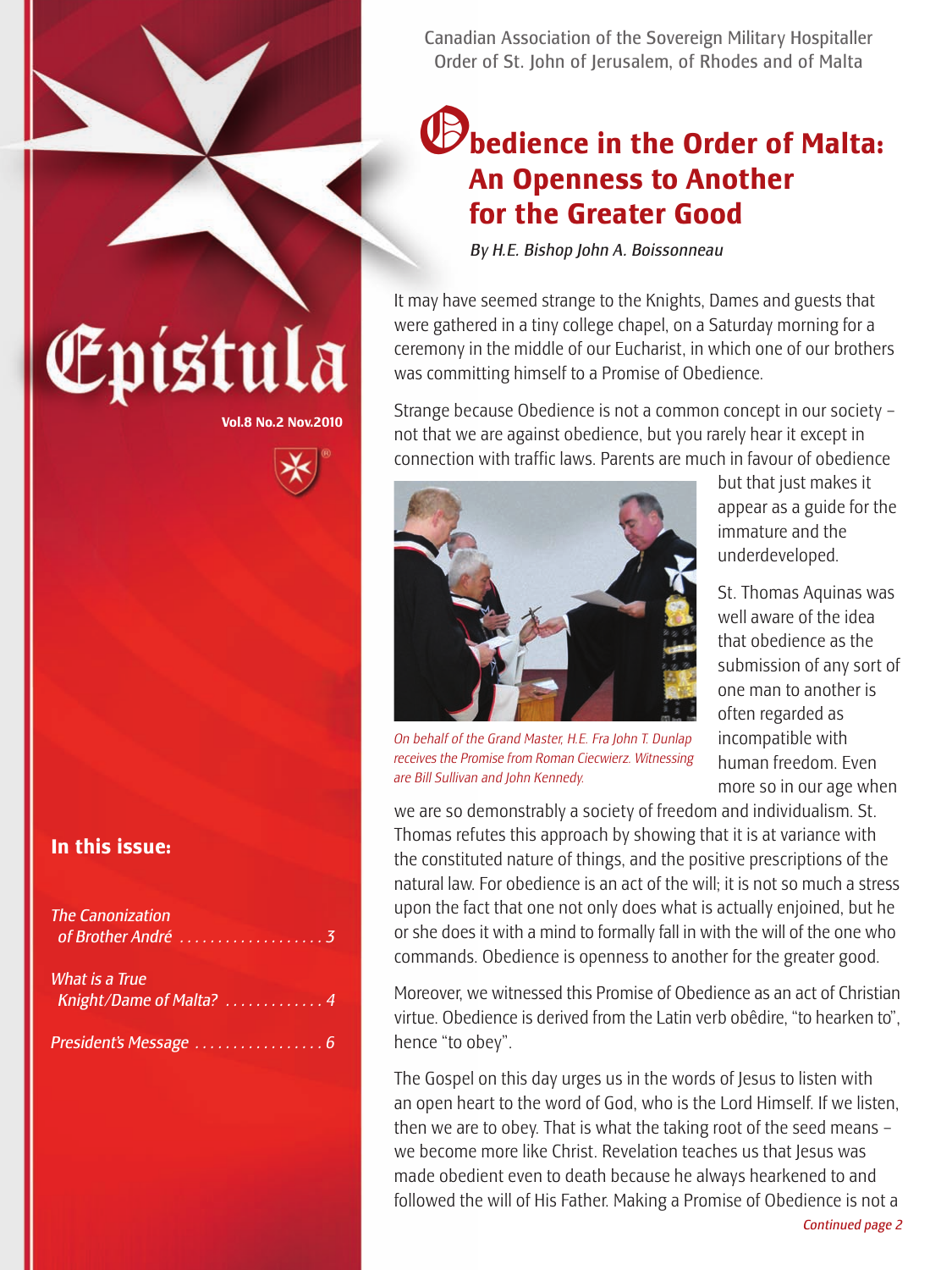

*Continued from page 1*

transitory and isolated act but rather as a virtue or principle of righteous conduct for the rest of one's life.

As an evangelical counsel, obedience must always be understood as in service to charity, the perfection of Christian life and the highest gifts of the Lord. Obedience is designed to remove whatever is incompatible with charity.

As the Catechism of the Catholic Church states: *for it is charity, as queen of all virtues, all commandments, all counsels, and, in short, of all laws and all Christian actions that gives to all of them their rank, order, time, and value.*

Amongst the moral virtues, obedience enjoys a primacy of honour. The reason is that the greater the value of the object which one offers in order to give oneself to God, then the greater the virtue. Now one of the most precious gifts that we possess is our God-given free will. It is the most intimate and most cherished. So it happens that obedience, which makes a man yield up the most dearly prized stronghold of the individual soul in order to do the good pleasure of his Creator, is accounted the greatest of the moral virtues. In order to love and serve, a promise of obedience

indicates that open heart which Jesus urges in the gospel.

When ordained to serve God's people as a deacon and as a priest the man makes a promise of obedience to his bishop so that his ministry will be fully in concord with that of the bishop, the Vicar of Christ. Religious women and men in the Church make a vow of obedience so in love with the Lord and their community's sharing in the way of the Lord are they.

Within the Knights of Malta, charity is given a consecrated goal in our service to our lords the sick. Promising to be obedient to the leadership and goals of the Order makes us even more attentive to the voice of our lords the sick and now to serve them is his vocation in obedience.

As we witness this Promise and pray for our brother, let us all reflect on the on-going times as followers of the Lord that we are called to obey, to remove the obstacles to charity and the other virtues, so that we can serve others, be they our families, our Order, or the society at large. To serve in the image and likeness of Christ; to serve in and through the Cross – the glorious symbol of the saving obedience of Jesus.  $\clubsuit$ 



*From l to r: H.E. Peter Quail, Nick Quail, H.E. Fra John T. Dunlap, James MacKay, Catherine MacKay, Fr. David Katulski, Patricia Quail, H.E. Bishop John Boissonneau, John Kennedy, Roman Ciecwierz, Dr. Bill Sullivan, Fr. Donald Finlay, Joe Stephen, H.E. Frank Crothers, Dr. Rory Fisher, Willem Langelaan*

*"If we listen, then we are to obey."*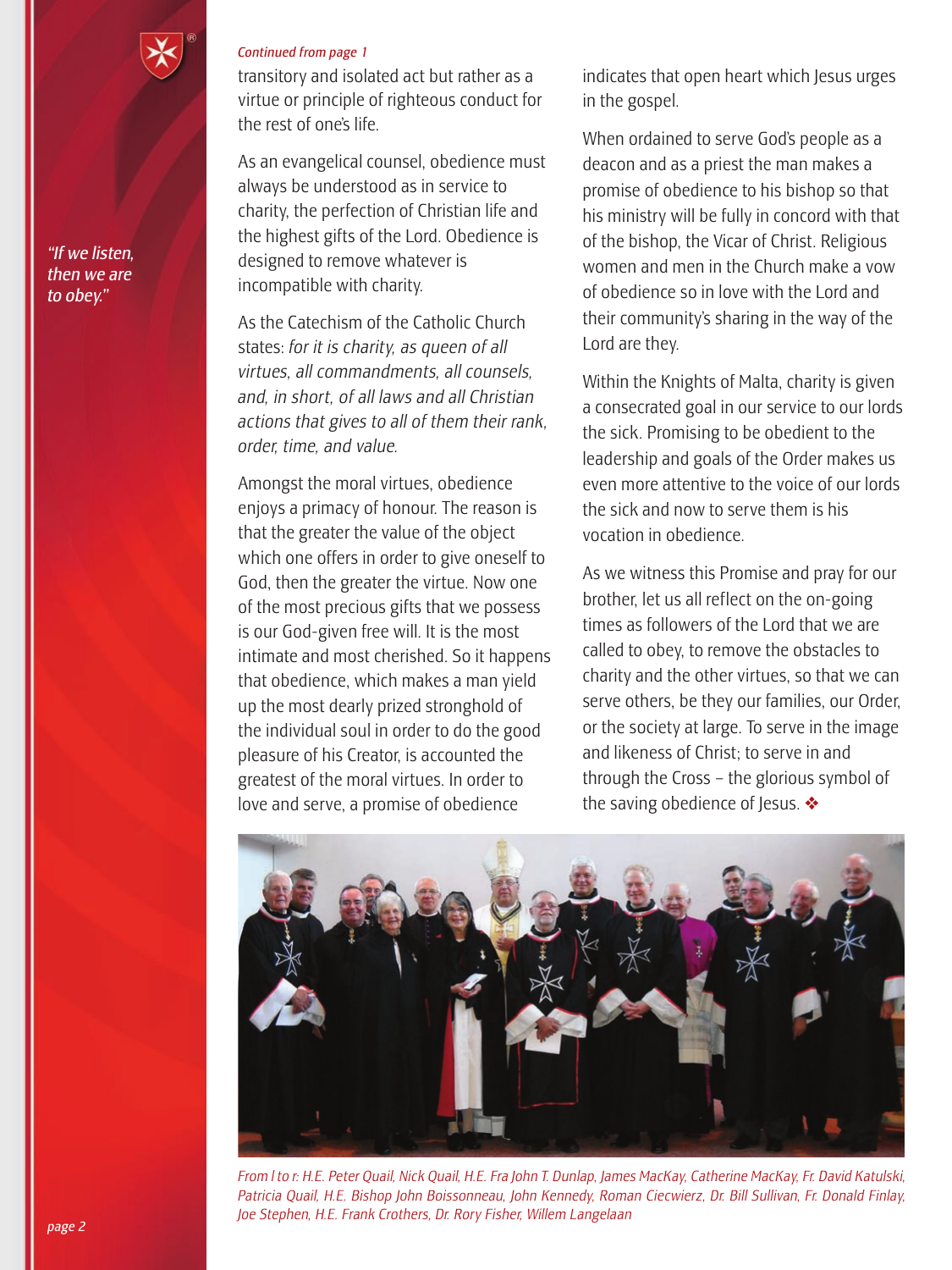# T**he Canonization of Brother André**



On Sunday, October 17, the Dames and Knights of the Montreal Region were joined by members of the Ottawa Region at the Mount Royal Saint Joseph Oratory for a holy mass celebrating

the canonization of Brother André Bessette. Reverend Father Pierre Dufour, vice-rector of the Oratory led the celebration.

We were invited into the procession that included clergy from both Canada and the US, the members of the Brigade, and the Mont Royal Boys Choir. We were given the honour to be seated in the Sanctuary and introduced by Reverend Father Jean-Guy Vincent at Mass. Father Vincent followed with a sermon on the life of Alfred Bessette, now Saint Brother André, whom we may invoke with confidence in our prayers.

We would like to express our appreciation to both Reverend Fathers Jean-Guy Vincent, Chaplain of the Order, and Patrick Vezina, Director of Liturgical Services and Chaplain of the Saint Joseph's Oratory Brigade, for their special invitation and warm welcome to the members of the Order of Malta at this historical event.

We would also like to thank our "Order of Malta" auxiliaries "Saint Joseph Oratory", for their generosity during these days leading to the celebration. Some of them served for over 36 hours on October 16 and 17.



*Brother André at the Chapel of St. Joseph in 1921.*

May we also express our gratitude to all those who contributed to the success of the celebrations, notably the Saint Joseph Oratory's authorities for there continued support and devotion. ❖



*Back row (l to r): Henri Pelland, Downs Ryan, Jean M. Guilé, Mark Dunphy, André A. Morin, Christian Samoissette, Pierre Aubin. Front row (l to r): Lionel J. Lavallée, Eric Van Blaeren, Father Jean G. Vincent, Anne M. Trahan, Father Patrick Vézina, Lisette Paquette, Pauline Dunphy, William Wilson.*

*"I am nothing. Only a tool in the hands of Providence, a lowly instrument at the service of St. Joseph."*

*Brother André Bessette, C.S.C.*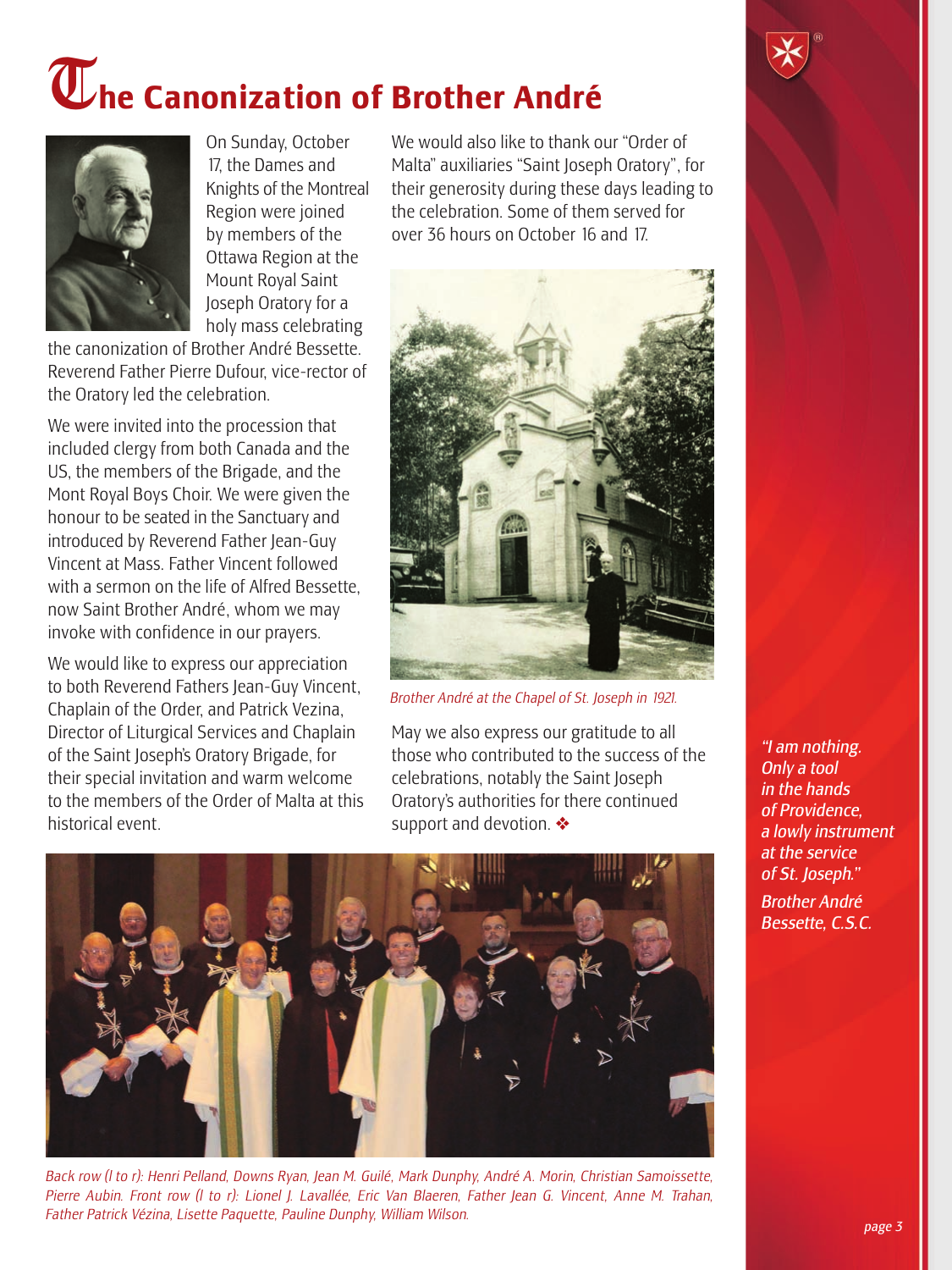

## W**hat is a True Knight/ Dame of Malta?**

*By Wedigo Graf von Schweinitz*

This simple question has been asked many times, "What is a true Knight /Dame of Malta?". The answer, however, is not so simple to answer in one sentence. Not wanting to write a user's manual, the answer from my perspective is drawn on my many years and many experiences within the Order and the people I have met.

#### **The Origins of a Knight/Dame of Malta**

A true Knight /Dame of Malta is not distinguished by his origin but by his character. Nobility has historically been a major qualification for admittance to the Order assuming that integration into the community of member knights/dames would be seamless as he speaks the same language, maintains the same standards, associations, and a similar way of life.

However, a noble name itself is no guarantee for the existence of a chivalrous spirit and character, just as origin from a different background is no indication of their absence.

A true Knight /Dame of Malta is not a member of the Order for societal reasons, and especially not to improve his social position or to treat the Order as a springboard for entering into society.

#### **Professional Position and Achievement**

A true Knight /Dame of Malta does not have to be conspicuously successful in his profession, but he should be economically secure, or meet the expectation of becoming so after the completion of his professional education. The least that must be demanded is that a Knight /Dame of Malta can manage his life and can master the challenges of life with relative ease.

#### **Community and the Order**

A true Knight /Dame of Malta must be prepared to form a community both in spirit and deed with his confreres. He should place his trust in the community of the like-minded and in the natural support from that community. He should feel comfortable and at home in the circle of member knights and should not regard himself as a foreign body.

Instead, he should find and have friends within that group. This is an important criterion because the secret of a quick understanding without many words and silent consensus consists of the fact that to a certain minimum degree we are homogeneous. If it were otherwise, we would have to engage in lengthy discussions about self-image, which sap energy and usually lead nowhere.

A true Knight /Dame of Malta should not regard mere membership in a community as a sufficient life achievement. To be accepted by people whom we respect and to whom we feel bound is, naturally, a very pleasant experience and gives us strength.

#### **The Work Within the Order**

A true Knight /Dame of Malta must be prepared to participate in the tasks of the Order or to engage in an activity that reflects the aims of the Order. Ideally this would involve active work within the Order or one of its projects, and also within the broader Church community.

It is important that a Knight/Dame of Malta has the capacity to take initiatives independently and is ready to assume and discharge responsibility for a long period. He should recognize where he is called to action or accept tasks willingly. This presupposes a social conscience and interest in

*"Nobody is so overburdened that he cannot make a minimum effort for the Order."*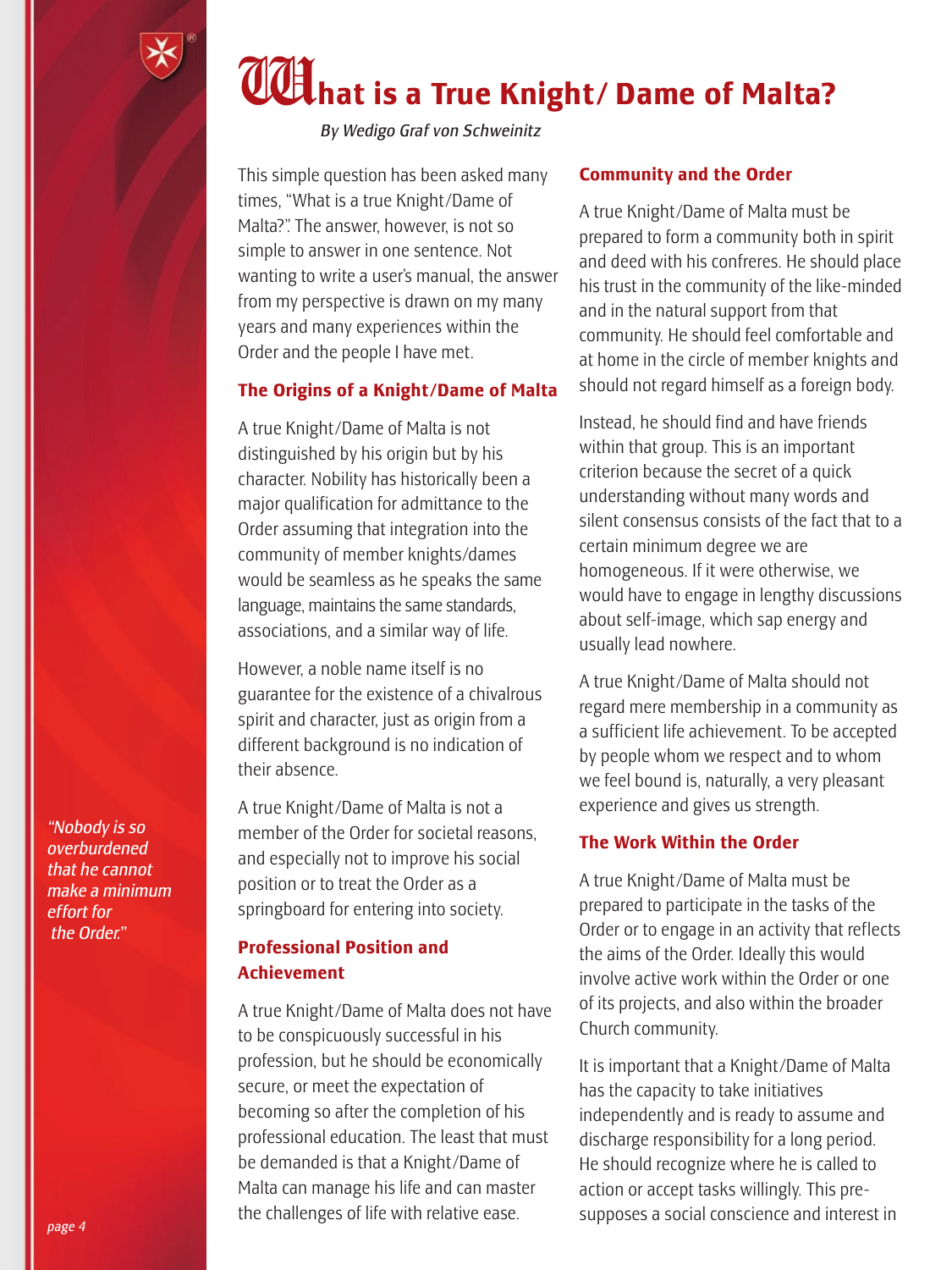fellow humans, a clear vision of reality, but also social imagination. Finally, it takes perseverance to carry out a task once it has been undertaken or taken over and to continue with it even in the face of difficulty or resistance.

The Grand Master does not tire of saying: "An officer offers his service." This without doubt is the ideal.

As to the scope of activity, we should not make utopian demands. There is no use expecting a young man who is building a professional career and founding a family to become the regional Vice-President of the Order of Malta. But I emphasize that it is expected from each member of the Order that he holds regular telephone conversations per week, and devotes a number of continuous hours per month to the Order, be it by participating at an event, or in the form of a long discussion on behalf of the Order, or another type of work for the Order. As we wish first and foremost to be a spiritual community, a member of the Order also includes the Order in his daily prayers.

Nobody is so overburdened that he cannot make a minimum effort for the Order.

#### **Obedience to the Order**

A true Knight /Dame of Malta has to be intellectually independent; he has to have the capacity to judge, to make decisions, and to be master of his decisions. In one word, he should be sovereign.

I treat these preconditions under the heading of "Obedience", as only a man possessing these described qualities will be prepared for a voluntary subordination, which in the terminology of the Order is called obedience, a natural corollary as membership in the Order is voluntary and members of the Order are equal gentlemen.

Ready acceptance of voluntary subordination does not mean that discussion and opposition are not permitted or not welcome in the Order. Quite the contrary, we wish to discuss matters openly, so that together we can find the right way.

In this context it might be useful to mention a negative criterion: A true Knight /Dame of Malta should under no circumstance be inclined to take offense. Debates over essential questions need to be conducted with rigour, without leaving behind offended persons, or rather those who perceive themselves as offended parties.

#### **The Order in Relation to the Church and the Christian Faith**

A true Knight /Dame of Malta does not only have to be baptized and belong to the Roman Catholic church, but must also be a conscious Roman Catholic Christian. This cannot be achieved by an occasional, or even frequent, church attendance, useful as it is. A true Knight/Dame of Malta must know the rule of the Order and must be prepared to accept it in his heart. He reads the rule and recites it in prayer more than once a month.

When on top of this, he is an active member of his local church congregation; when he knows the parish priest and has contact with him or comments on his sermons; when he works for the congregation in a diaconal function; when his calendar is structured around church celebrations (instead of hockey games or hunting season); and when the long series of Sundays following Trinitatis don't keep him from attending church, then little more is desired.

#### **The Knight and/or Gentleman**

The concept of "knight" and "gentleman" is understood and used synonymously in this text. The image of "gentleman" is shaped by his attitude which has for a very long time been described in terms of the following cardinal virtues: justice, wisdom or intelligence; courage; and *Continued page 6* *"A gentleman always regards himself also as a servant. "*